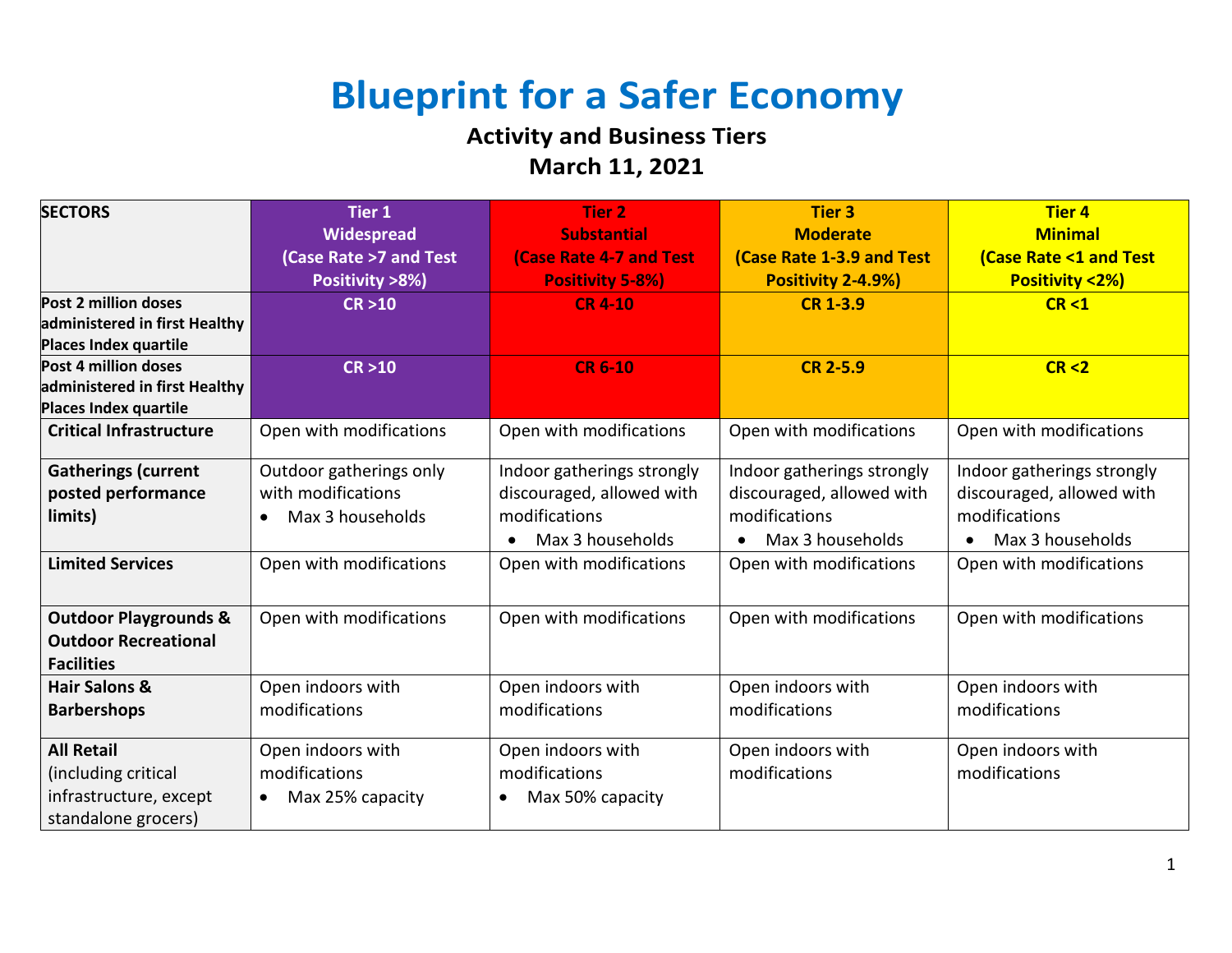| <b>SECTORS</b>                                | Tier 1                           | <b>Tier 2</b>                      | <b>Tier 3</b>                      | <b>Tier 4</b>                    |
|-----------------------------------------------|----------------------------------|------------------------------------|------------------------------------|----------------------------------|
|                                               | Widespread                       | <b>Substantial</b>                 | <b>Moderate</b>                    | <b>Minimal</b>                   |
|                                               | (Case Rate >7 and Test           | <b>(Case Rate 4-7 and Test</b>     | <b>(Case Rate 1-3.9 and Test</b>   | <b>(Case Rate &lt;1 and Test</b> |
|                                               | Positivity >8%)                  | <b>Positivity 5-8%)</b>            | Positivity 2-4.9%)                 | <b>Positivity &lt;2%)</b>        |
| Post 2 million doses                          | CR > 10                          | <b>CR 4-10</b>                     | <b>CR 1-3.9</b>                    | CR < 1                           |
| administered in first Healthy                 |                                  |                                    |                                    |                                  |
| Places Index quartile<br>Post 4 million doses |                                  |                                    |                                    |                                  |
| administered in first Healthy                 | CR > 10                          | <b>CR 6-10</b>                     | <b>CR 2-5.9</b>                    | CR < 2                           |
| Places Index quartile                         |                                  |                                    |                                    |                                  |
| <b>Shopping Centers (Malls,</b>               | Open indoors with                | Open indoors with                  | Open indoors with                  | Open indoors with                |
| <b>Destination Centers,</b>                   | modifications                    | modifications                      | modifications                      | modifications                    |
| <b>Swap Meets)</b>                            | Max 25% capacity<br>$\bullet$    | Max 50% capacity<br>$\bullet$      | Closed common areas<br>$\bullet$   | • Reduced capacity food          |
|                                               | Closed common areas<br>$\bullet$ | Closed common areas<br>$\bullet$   | Reduced capacity food<br>$\bullet$ | courts (see restaurants)         |
|                                               | Closed food courts<br>$\bullet$  | Reduced capacity food<br>$\bullet$ | courts (see restaurants)           |                                  |
|                                               |                                  | courts (see restaurants)           |                                    |                                  |
| <b>Personal Care Services</b>                 | Open indoors with                | Open indoors with                  | Open indoors with                  | Open indoors with                |
|                                               | modifications                    | modifications                      | modifications                      | modifications                    |
| Museums, Zoos, and                            | Outdoor only with                | Open indoors with                  | Open indoors with                  | Open indoors with                |
| <b>Aquariums</b>                              | modifications                    | modifications                      | modifications                      | modifications                    |
|                                               |                                  | Indoor activities max<br>$\bullet$ | Indoor activities max<br>$\bullet$ |                                  |
|                                               |                                  | 25% capacity                       | 50% capacity                       |                                  |
| <b>Places of Worship</b>                      | Outdoor encouraged<br>$\bullet$  | Open indoors with                  | Open indoors with                  | Open indoors with                |
|                                               | Indoor strongly<br>$\bullet$     | modifications                      | modifications                      | modifications                    |
|                                               | discouraged, allowed             | Max 25% capacity<br>$\bullet$      | Max 50% capacity<br>$\bullet$      | • Max 50% capacity               |
|                                               | with modifications               |                                    |                                    |                                  |
|                                               | Max 25% capacity                 |                                    |                                    |                                  |
| <b>Movie Theaters</b>                         | Outdoor only with                | Open indoors with                  | Open indoors with                  | Open indoors with                |
|                                               | modifications                    | modifications                      | modifications                      | modifications                    |
|                                               |                                  | Max 25% capacity or                | Max 50% capacity or<br>$\bullet$   | • Max 50% capacity               |
|                                               |                                  | 100 people, whichever              | 200 people, whichever              |                                  |
|                                               |                                  | is fewer                           | is fewer                           |                                  |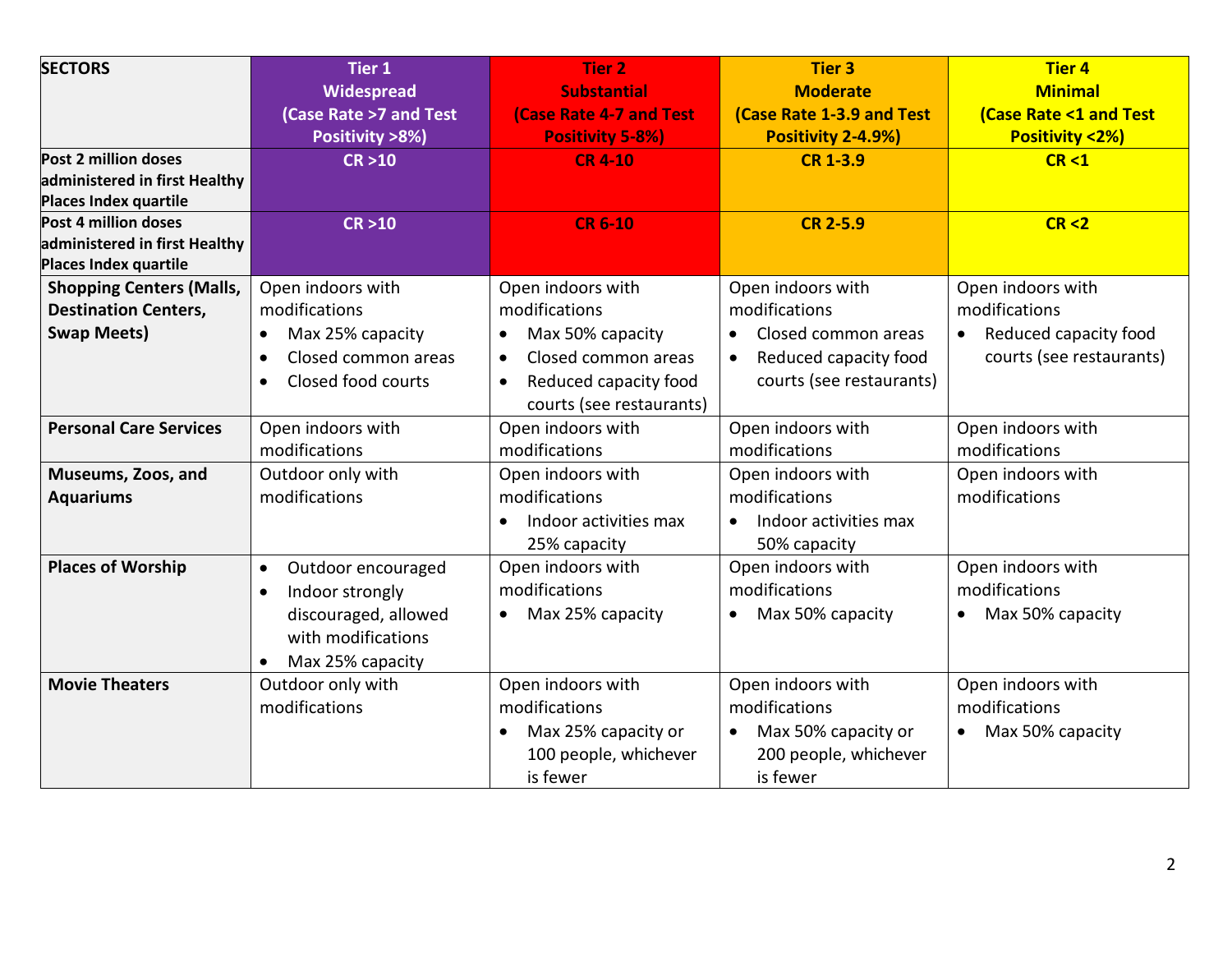| <b>SECTORS</b><br>Post 2 million doses<br>administered in first Healthy<br>Places Index quartile<br>Post 4 million doses | Tier 1<br>Widespread<br>(Case Rate >7 and Test<br>Positivity >8%)<br>CR > 10<br>CR > 10                                                                                                                                                                    | <b>Tier 2</b><br><b>Substantial</b><br><b>(Case Rate 4-7 and Test</b><br><b>Positivity 5-8%)</b><br><b>CR 4-10</b><br><b>CR 6-10</b>                                                                                             | <b>Tier 3</b><br><b>Moderate</b><br><b>(Case Rate 1-3.9 and Test</b><br>Positivity 2-4.9%)<br><b>CR 1-3.9</b><br><b>CR 2-5.9</b>     | <b>Tier 4</b><br><b>Minimal</b><br><b>(Case Rate &lt;1 and Test</b><br><b>Positivity &lt;2%)</b><br>CR < 1<br>CR < 2                |
|--------------------------------------------------------------------------------------------------------------------------|------------------------------------------------------------------------------------------------------------------------------------------------------------------------------------------------------------------------------------------------------------|----------------------------------------------------------------------------------------------------------------------------------------------------------------------------------------------------------------------------------|--------------------------------------------------------------------------------------------------------------------------------------|-------------------------------------------------------------------------------------------------------------------------------------|
| administered in first Healthy<br>Places Index quartile                                                                   |                                                                                                                                                                                                                                                            |                                                                                                                                                                                                                                  |                                                                                                                                      |                                                                                                                                     |
| <b>Hotels and Lodging</b>                                                                                                | Open with modifications                                                                                                                                                                                                                                    | Open with modifications<br>+Fitness centers (+10%)                                                                                                                                                                               | Open with modifications<br>+Fitness centers (+25%)<br>+Indoor pools<br>$\bullet$                                                     | Open with modifications<br>+Fitness Centers (50%)<br>+Spa facilities etc.<br>$\bullet$                                              |
| <b>Gyms and Fitness Centers</b>                                                                                          | Outdoor only with<br>modifications                                                                                                                                                                                                                         | Open indoors with<br>modifications<br>Max 10% capacity<br>$\bullet$<br>+Climbing walls<br>$\bullet$                                                                                                                              | Open indoors with<br>modifications<br>Max 25% capacity<br>$\bullet$<br>+Indoor pools<br>$\bullet$                                    | Open indoors with<br>modifications<br>Max 50% capacity<br>+Saunas<br>$\bullet$<br>+Steam rooms                                      |
| <b>Restaurants</b>                                                                                                       | Outdoor only with<br>modifications                                                                                                                                                                                                                         | Open indoors with<br>modifications<br>Max 25% capacity or<br>100 people, whichever<br>is fewer                                                                                                                                   | Open indoors with<br>modifications<br>Max 50% capacity or<br>$\bullet$<br>200 people, whichever<br>is fewer                          | Open indoors with<br>modifications<br>Max 50% capacity                                                                              |
| <b>Wineries, Breweries and</b><br>Distilleries***                                                                        | Effective March 13, 2021:<br>Outdoor only with<br>modifications<br>Reservations<br>$\bullet$<br>90-minute time limit<br>$\bullet$<br>Seating/tables only<br>$\bullet$<br>Limited hours (service for<br>$\bullet$<br>on-site consumption<br>closed by 8 pm) | Effective March 13, 2021:<br>Outdoor only with<br>modifications<br>Reservations<br>90-minute time limit<br>Seating/tables only<br>$\bullet$<br>Limited hours (service<br>$\bullet$<br>for on-site consumption<br>closed by 8 pm) | Effective March 13, 2021:<br>Open indoors with<br>modifications<br>Max 25% capacity<br>indoors, or 100 people,<br>whichever is fewer | Effective March 13, 2021:<br>Open indoors with<br>modifications<br>Max 50% capacity or 200<br>people indoors, whichever<br>is fewer |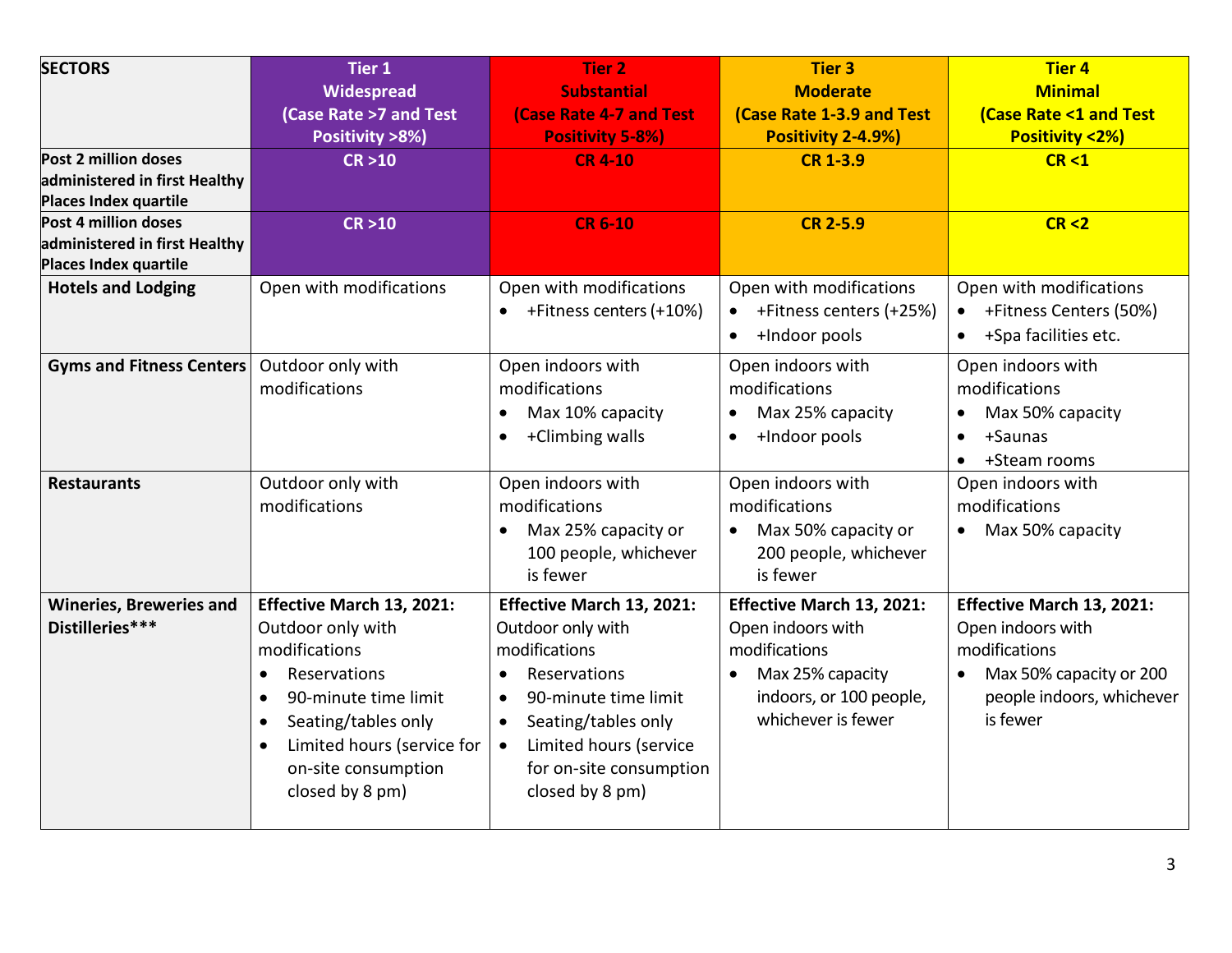| <b>SECTORS</b><br>Post 2 million doses<br>administered in first Healthy<br>Places Index quartile<br>Post 4 million doses<br>administered in first Healthy<br>Places Index quartile | <b>Tier 1</b><br>Widespread<br>(Case Rate >7 and Test<br>Positivity >8%)<br>CR > 10<br>CR > 10                                            | <b>Tier 2</b><br><b>Substantial</b><br><b>(Case Rate 4-7 and Test</b><br><b>Positivity 5-8%)</b><br><b>CR4-10</b><br><b>CR 6-10</b>       | <b>Tier 3</b><br><b>Moderate</b><br><b>(Case Rate 1-3.9 and Test</b><br>Positivity 2-4.9%)<br><b>CR 1-3.9</b><br><b>CR 2-5.9</b>   | <b>Tier 4</b><br><b>Minimal</b><br><b>(Case Rate &lt;1 and Test</b><br><b>Positivity &lt;2%)</b><br>CR < 1<br>CR < 2                                                                                        |
|------------------------------------------------------------------------------------------------------------------------------------------------------------------------------------|-------------------------------------------------------------------------------------------------------------------------------------------|-------------------------------------------------------------------------------------------------------------------------------------------|------------------------------------------------------------------------------------------------------------------------------------|-------------------------------------------------------------------------------------------------------------------------------------------------------------------------------------------------------------|
| Bars (where no<br>meal provided;<br>follow restaurant<br>guidance where<br>meal is provided)                                                                                       | Closed                                                                                                                                    | Closed                                                                                                                                    | Open outdoors<br>with modifications                                                                                                | Effective March 13, 2021:<br>Open indoors with<br>modifications<br>Max 25% capacity indoors,<br>$\bullet$<br>or 100 people, whichever<br>is fewer                                                           |
| <b>Family Entertainment</b><br><b>Centers</b>                                                                                                                                      | Outdoor only with<br>modifications e.g.<br><b>Kart Racing</b><br>$\bullet$<br>Mini Golf<br>$\bullet$<br><b>Batting Cages</b><br>$\bullet$ | Outdoor only with<br>modifications e.g.<br><b>Kart Racing</b><br>$\bullet$<br>Mini Golf<br>$\bullet$<br><b>Batting Cages</b><br>$\bullet$ | Open indoors for naturally<br>distanced activities with<br>modifications<br>Max 25% capacity<br><b>Bowling Alleys</b><br>$\bullet$ | Open indoors for activities<br>with increased risk of<br>proximity and mixing with<br>modifications<br>Max 50% capacity<br><b>Arcade Games</b><br>$\bullet$<br>Ice and roller skating<br>Indoor playgrounds |
| <b>Cardrooms, Satellite</b><br><b>Wagering</b>                                                                                                                                     | Outdoor only with<br>modifications                                                                                                        | Outdoor only with<br>modifications                                                                                                        | Open indoors with<br>modifications<br>Max 25% capacity                                                                             | Open indoors with<br>modifications<br>Max 50% capacity                                                                                                                                                      |
| <b>Offices</b>                                                                                                                                                                     | Remote                                                                                                                                    | Remote                                                                                                                                    | Open indoors with<br>modifications<br>Encourage telework                                                                           | Open indoors with<br>modifications<br>Encourage telework                                                                                                                                                    |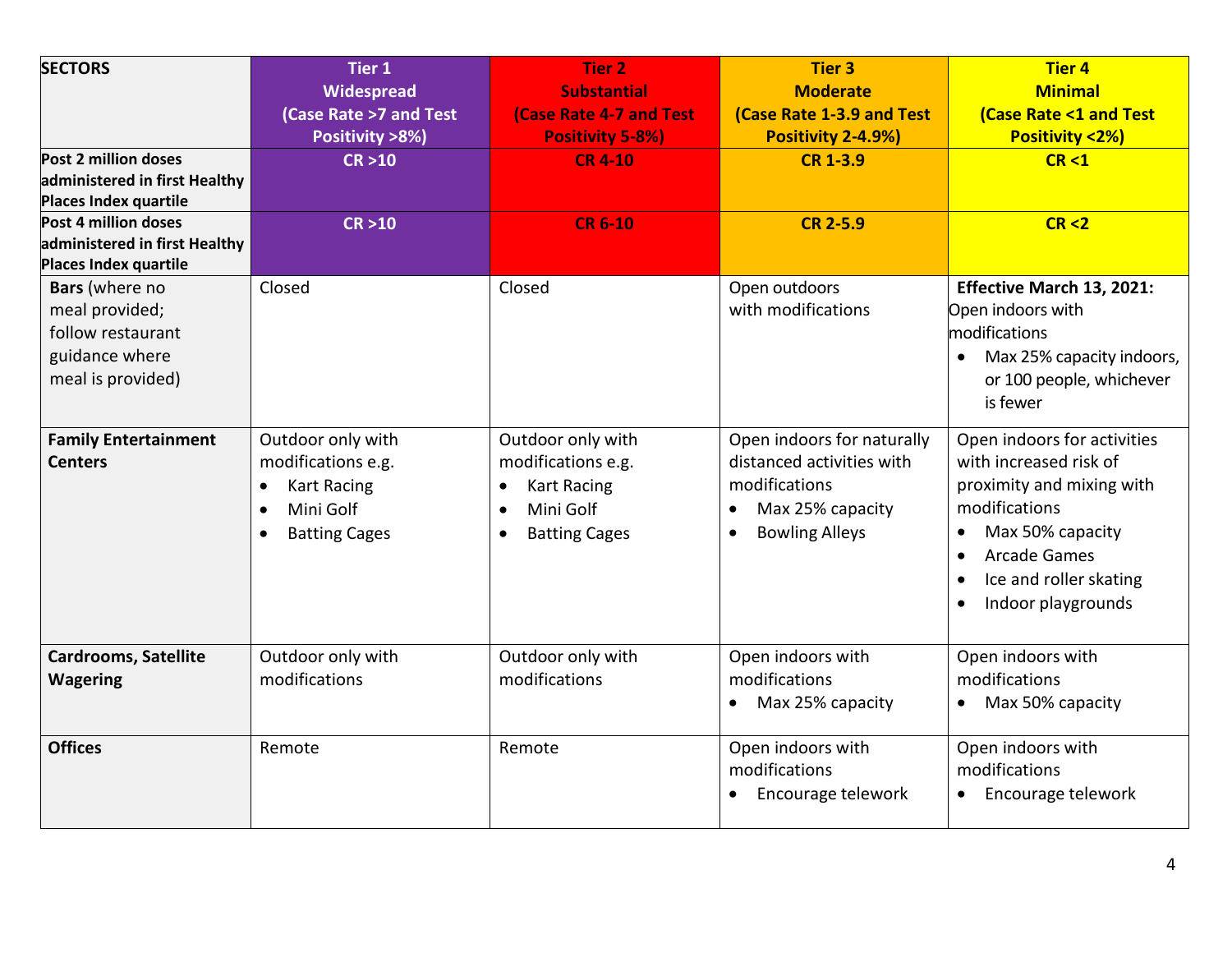| <b>SECTORS</b><br>Post 2 million doses<br>administered in first Healthy<br>Places Index quartile<br>Post 4 million doses<br>administered in first Healthy<br>Places Index quartile | <b>Tier 1</b><br>Widespread<br><b>(Case Rate &gt;7 and Test</b><br>Positivity >8%)<br>CR > 10<br>CR > 10                                                                                                                                                                                           | <b>Tier 2</b><br><b>Substantial</b><br><b>(Case Rate 4-7 and Test</b><br><b>Positivity 5-8%)</b><br><b>CR 4-10</b><br><b>CR 6-10</b>                                                                                                                                                                                                                                                                                                                                       | <b>Tier 3</b><br><b>Moderate</b><br><b>(Case Rate 1-3.9 and Test</b><br>Positivity 2-4.9%)<br><b>CR 1-3.9</b><br><b>CR 2-5.9</b>                                                                                                                                                                                                                                                                                                                                                                                                                                   | <b>Tier 4</b><br><b>Minimal</b><br><b>(Case Rate &lt;1 and Test</b><br><b>Positivity &lt;2%)</b><br>CR < 1<br>CR < 2                                                                                                                                                                                                                                                                                                                                                                                                                                                                                              |
|------------------------------------------------------------------------------------------------------------------------------------------------------------------------------------|----------------------------------------------------------------------------------------------------------------------------------------------------------------------------------------------------------------------------------------------------------------------------------------------------|----------------------------------------------------------------------------------------------------------------------------------------------------------------------------------------------------------------------------------------------------------------------------------------------------------------------------------------------------------------------------------------------------------------------------------------------------------------------------|--------------------------------------------------------------------------------------------------------------------------------------------------------------------------------------------------------------------------------------------------------------------------------------------------------------------------------------------------------------------------------------------------------------------------------------------------------------------------------------------------------------------------------------------------------------------|-------------------------------------------------------------------------------------------------------------------------------------------------------------------------------------------------------------------------------------------------------------------------------------------------------------------------------------------------------------------------------------------------------------------------------------------------------------------------------------------------------------------------------------------------------------------------------------------------------------------|
| <b>Outdoor Live Events with</b><br><b>Assigned Seats and</b><br><b>Controlled Mixing (e.g.,</b><br>sports and live<br>performances)*<br>Indoor guidance<br>forthcoming             | <b>Current:</b><br>Open with modifications,<br>no live audiences<br><b>Effective April 1, 2021:</b><br>100 people or fewer<br>$\bullet$<br>Regional visitors (120<br>$\bullet$<br>miles)<br><b>Advanced reservations</b><br>$\bullet$<br>only<br>No concessions or<br>$\bullet$<br>concourse sales | <b>Current:</b><br>Open with modifications,<br>no live audiences<br>Effective April 1, 2021:<br>Max 20%, includes<br>$\bullet$<br>suites with 25%<br>occupancy per suite and<br>suites no more than 3<br>households<br>Weekly worker testing<br>program<br>In-state visitors only,<br>$\bullet$<br>check for current<br><b>CDPH Travel Advisory</b><br>in effect<br>Advanced<br>reservations only<br>Primarily in-seat<br>$\bullet$<br>concessions (no<br>concourse sales) | <b>Current:</b><br>Open with<br>$\bullet$<br>modifications<br>Permanent venues with<br>$\bullet$<br>live audiences outdoors<br>only<br>Capacity must be<br>limited to 20%<br>Reservations required<br>Assigned seating only<br>In-seat concessions only<br>(no concourse sales)<br>Regional attendees<br>only (within 120 miles)<br><b>Effective April 1, 2021:</b><br>Max 33%, includes<br>suites with 25%<br>occupancy per suite<br>Weekly worker testing<br>program<br>In-state visitors only,<br>check for current<br><b>CDPH Travel Advisory</b><br>in effect | <b>Current:</b><br>Open with<br>modifications<br>Permanent venues with<br>$\bullet$<br>live audiences outdoors<br>only<br>Capacity must be<br>limited to 25%<br>Reservations required<br>Assigned seating only<br>In-seat concessions only<br>$\bullet$<br>(no concourse sales)<br>Regional attendees<br>only (within 120 miles)<br><b>Effective April 1, 2021:</b><br>Max 67%, includes<br>suites with 25%<br>occupancy per suite<br>In-state visitors only,<br>$\bullet$<br>check for current CDPH<br><b>Travel Advisory in effect</b><br>Primarily in-seat<br>$\bullet$<br>concessions (no<br>concourse sales) |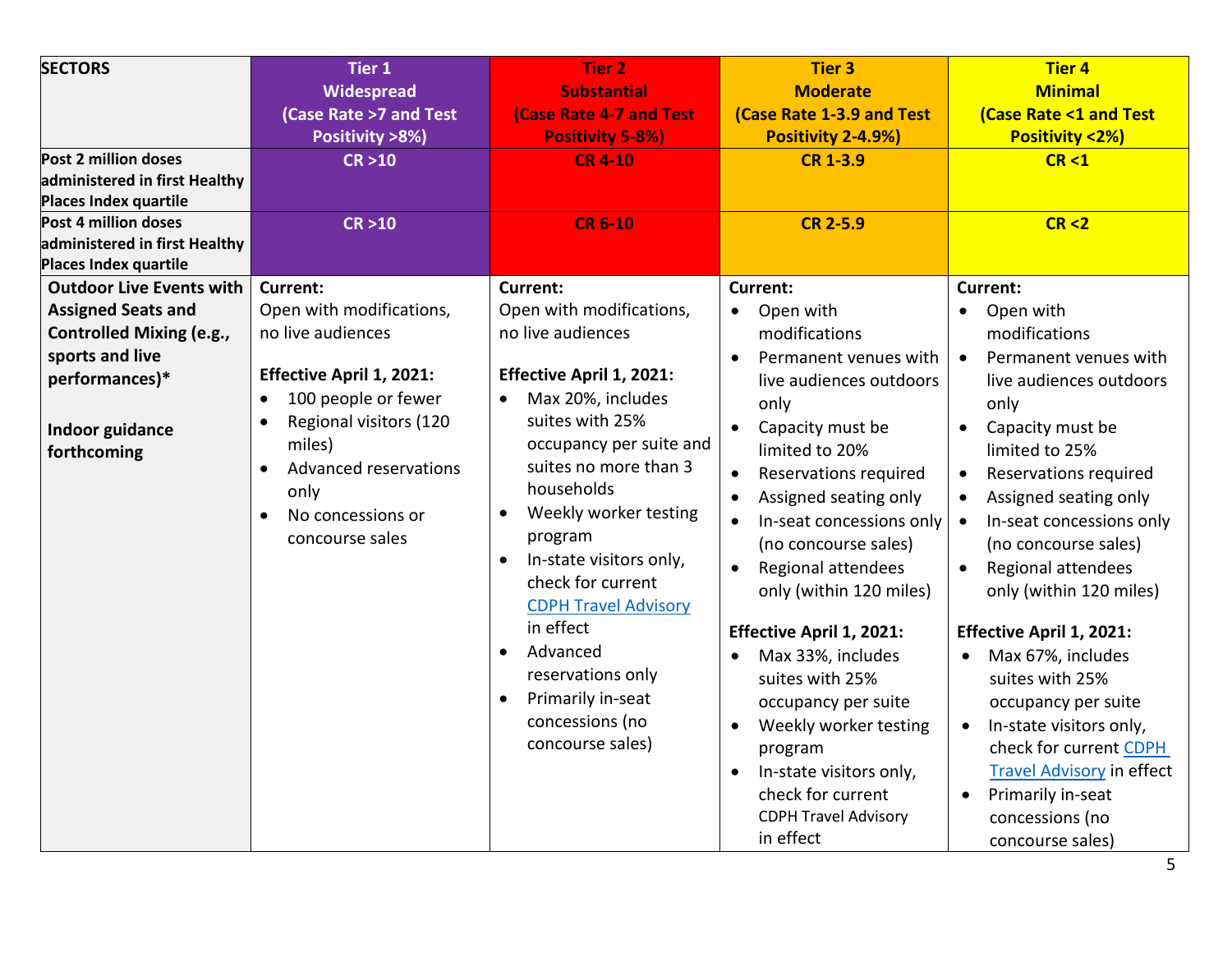| <b>SECTORS</b><br>Post 2 million doses<br>administered in first Healthy<br>Places Index quartile | Tier 1<br>Widespread<br>(Case Rate >7 and Test<br>Positivity >8%)<br>CR > 10 | <b>Tier 2</b><br><b>Substantial</b><br><b>(Case Rate 4-7 and Test</b><br><b>Positivity 5-8%)</b><br><b>CR 4-10</b>                                                                                                                                                                                                                                                                                                                                                                            | <b>Tier 3</b><br><b>Moderate</b><br>(Case Rate 1-3.9 and Test<br>Positivity 2-4.9%)<br><b>CR 1-3.9</b>                                                                                                                                                                                                                                                                                                                                                                | <b>Tier 4</b><br><b>Minimal</b><br><b>(Case Rate &lt;1 and Test</b><br><b>Positivity &lt;2%)</b><br>CR < 1                                                                                                                                                                                                                                                                                                                                                        |
|--------------------------------------------------------------------------------------------------|------------------------------------------------------------------------------|-----------------------------------------------------------------------------------------------------------------------------------------------------------------------------------------------------------------------------------------------------------------------------------------------------------------------------------------------------------------------------------------------------------------------------------------------------------------------------------------------|-----------------------------------------------------------------------------------------------------------------------------------------------------------------------------------------------------------------------------------------------------------------------------------------------------------------------------------------------------------------------------------------------------------------------------------------------------------------------|-------------------------------------------------------------------------------------------------------------------------------------------------------------------------------------------------------------------------------------------------------------------------------------------------------------------------------------------------------------------------------------------------------------------------------------------------------------------|
| Post 4 million doses<br>administered in first Healthy<br>Places Index quartile                   | CR > 10                                                                      | <b>CR 6-10</b>                                                                                                                                                                                                                                                                                                                                                                                                                                                                                | <b>CR 2-5.9</b>                                                                                                                                                                                                                                                                                                                                                                                                                                                       | CR < 2                                                                                                                                                                                                                                                                                                                                                                                                                                                            |
|                                                                                                  |                                                                              |                                                                                                                                                                                                                                                                                                                                                                                                                                                                                               | Primarily in-seat<br>$\bullet$<br>concessions (no<br>concourse sales)<br>Max 67% if all guests<br>$\bullet$<br>are tested or show<br>proof of full vaccination                                                                                                                                                                                                                                                                                                        |                                                                                                                                                                                                                                                                                                                                                                                                                                                                   |
| <b>Amusement Parks**</b>                                                                         | <b>Current:</b><br>Closed<br>Effective April 1, 2021:<br>Closed              | <b>Current:</b><br>Closed<br><b>Effective April 1, 2021:</b><br>Max 15%<br>$\bullet$<br>Small Groups - Max 10<br>$\bullet$<br>people or 3 household<br>groups with no<br>intergroup mixing<br>Indoor capacity max 15%<br>$\bullet$<br>with time restrictions<br>No indoor dining<br>$\bullet$<br>Weekly worker testing<br>$\bullet$<br>program<br>In-state visitors only,<br>$\bullet$<br>check for current CDPH<br>Travel Advisory in effect<br>Online ticket purchases<br>$\bullet$<br>only | Current:<br>Smaller parks can open<br>$\bullet$<br>with modifications<br>Capacity must be limited<br>$\bullet$<br>to 25% or 500 people,<br>whichever is less<br>Outdoor attractions only<br>can open<br>Reservations or<br>$\bullet$<br>advanced ticket sales<br>required<br>Local attendees only<br>(from the same county<br>as the park's location)<br><b>Effective April 1, 2021:</b><br>Max 25%<br>$\bullet$<br>Indoor capacity max 25%<br>with time restrictions | <b>Current:</b><br>Larger parks can open<br>with modifications<br>Park capacity must be<br>$\bullet$<br>limited to 25%<br>Reservations or advanced<br>ticket sales required<br><b>Effective April 1, 2021:</b><br>Max 35%<br>Indoor capacity max 25%<br>with time restrictions<br>Weekly worker testing<br>$\bullet$<br>program<br>With other modifications<br>In-state visitors only,<br>$\bullet$<br>check for current CDPH<br><b>Travel Advisory in effect</b> |